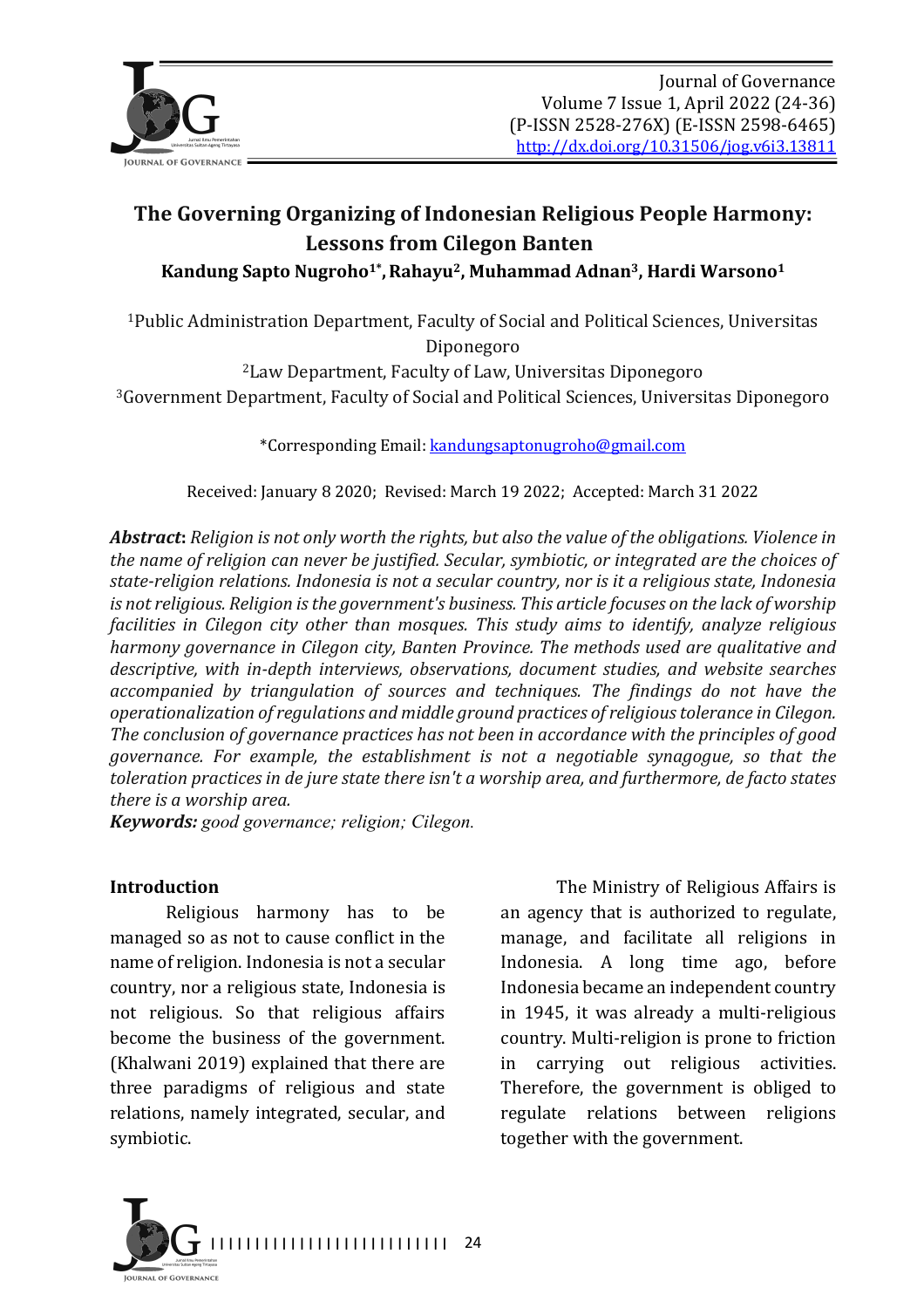Indonesia has a value of *unity* in *diversity*, namely Bhinneka Tunggal Ika. Indonesia has 6 official religions. Maintaining peace requires universal values, that are accepted by all human beings. Justice is one of the universal values.

The reality of religious harmony in discriminatory conditions can be said to be a condition of *pseudo harmony*. This will be a time bomb if not managed properly. It can be a trigger for social conflicts when not managed properly. It is necessary to understand that religious harmony and the elimination of discrimination are the foundations of religious harmony.

The Ministry of Religious Affairs released data on local wisdom and the role of the Ministry of Religious Affairs in Banten is the lowest compared to 33 other provinces, (Kemenag RI 2015). So it has an impact on religious harmony in Indonesia. The achievement of the Religious Harmony Index in Banten in 2021 was ranked 32 out of 34 provinces (Kemenag **2021)**. Halili published a 2018 survey of tolerant cities index, Cilegon City is the city with the title of intolerant ranking fourth lowest out of 94 cities throughout Indonesia (SETARA Institute 2018). Secondary data shows that Cilegon City has no means of worship other than that of Muslims (Pemerintah Kota Cilegon 2021).

An inevitability that the state has to be present in an effort to ensure social justice for all Indonesian people in creating religious harmony. According to Negeri (2006), Guidelines for the Implementation of the Duties of Regional Heads/Deputy Heads of Regions in the Keeping of Religious Harmony, Empowerment of Religious Harmony Forum, and Establishment of Synagogues

as revisions to Decree 1 of 1969, is a form of state presence juridically in postreform. But in its implementation, it often still causes horizontal friction with religious people.

This article tries to examine the issue of why religious harmony, based on the statement by Pemerintah Republik Indonesia (2006) that in Cilegon City, Banten, it is low and does not have a critical position to ensure the successful establishment of houses of worship.

## **Methods**

This study approach is carried out by qualitative methods with in-depth interviews because it will be very phenological-casuistic. The purpose of this study is to analyze in-depth religious harmony governance in Cilegon City that has the potential to conflict on the issues of diversity, pluralism, multiculturalism, and social equity as a consequence of Cilegon's status as an industrial area. Analysis of the role of religious harmony governance actors in maintaining tolerance.

### **Result and Discussion**

Public participation in democracy is an inevitability. Religious people's harmony cannot be created by one party itself, but by all interested parties. The community's involvement in maintaining and creating should be done continuously and involve all related elements. Public participation in maintaining religious harmony in Cilegon City is only at the level of the religious leader's elite, but if at the grass root level it does not occur, so not only the elites because they often meet, but at this grass root level it should be intensified, for example, by building interactions between religious figures,



25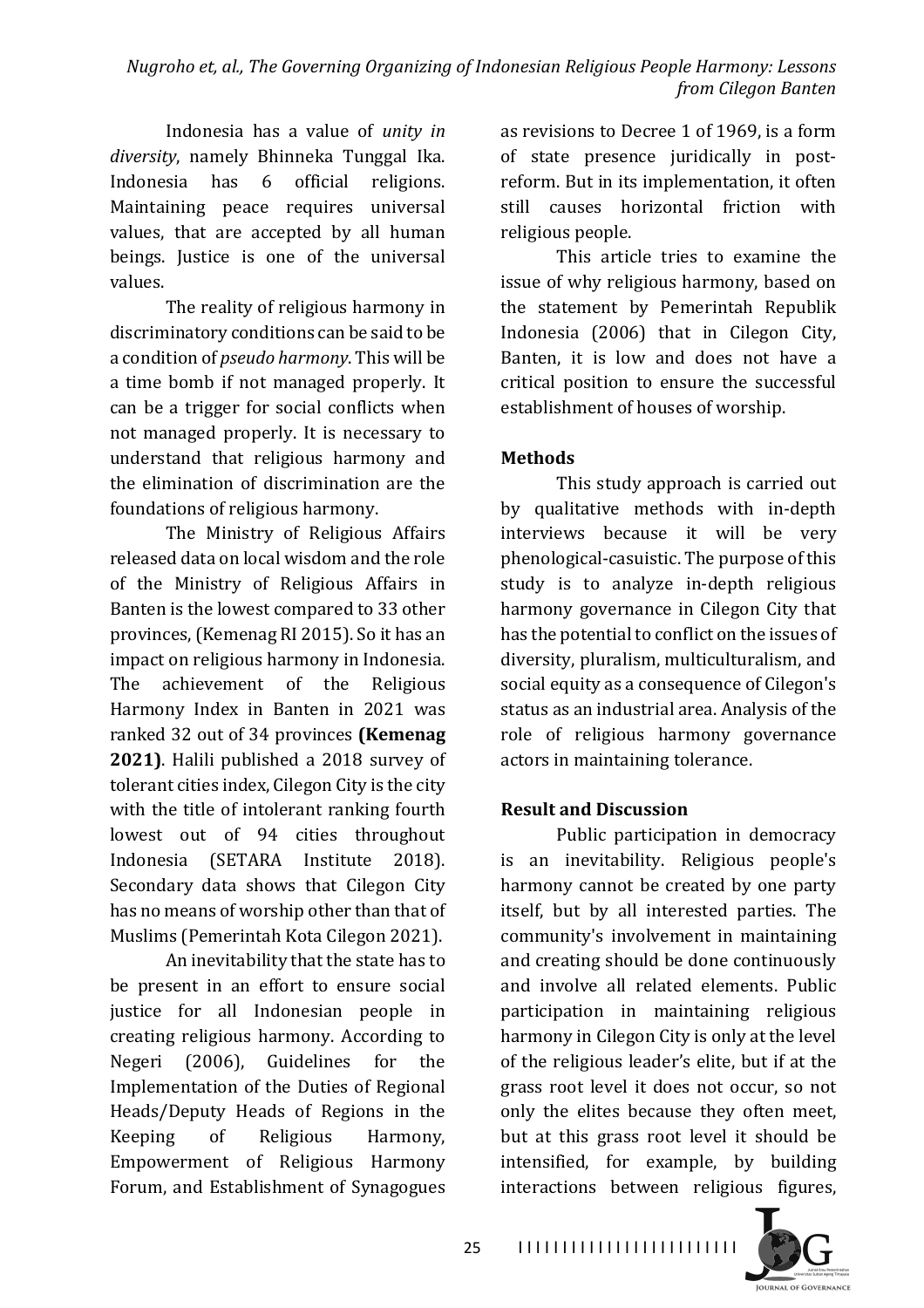interfaith youth figures. So, the existence of society has not been embraced by the religious elite and has not been given maximum space, in Cilegon, is still weak.

So that participation in maintaining religious harmony is actually encouraged to be played more by the government. The government has to maintain and create religious interactions that encourage public participation spaces.

Public participation has not reflected the side of justice. This was conveyed by the PKT Pastor's informant who stated: "... Not yet (reflecting justice), keeping their distance is still there at all levels. So, it's like awkward to hang out. Other people become rigid when they learn that I am a Christian or a figure. So, they're afraid of being suspected. Even though they know who I am, they are keeping their distance for fear of being stamped... (interviewed on June 24, 2021, at 09.00 a.m.).

Public participation according to Hendriks (2006) and Ruhana (2020) described the level of public participation as follows:  $(1)$  the public that demands (*insisted publics*); (2) *networked publics*; (3) invited (*invited publics*); (4) collaborative (*collaborative publics*); and (5) the public doing (*doing execution*). Therefore, public participation in the governance of religious harmony in Cilegon City is at a collaborative but pseudo level because the collaboration is conflicted by the principles of *justice*, *fairness, social rights*, and *equality.*  Therefore, it's as if the government  $isn't$ performing its functions. Cilegon City Government should create a new model for dealing with religious minorities, church-state relations, and hereditary political heritage (Griera 2012).

The role of religious harmony actors more often positions themselves as "firefighters" to mediate. But the practice doesn't mediate. The mediator should stand in the middle or neutral. But what happens is the neutrality of actors is violated, so that the dominance of the majority in the minority is undeniable. This was confirmed by several informants.

It shows that the condition of FKUB organizers is quite negatively spotlighted by various circles. FKUB is a main motor of religious harmony that should speak for all religions, but in practice, many people consider it to only voice certain groups that are in the majority, meaning that the role of FKUB is less than optimal in managing religious harmony. FKUB, as a quasi-NGO (because it is funded and authorized by the government), does not work in accordance with its role.

Community organizations involved in religious harmony in Cilegon City take fewer active roles. Even from the power of the masses to maintain existing conditions that tend to be intolerant in other religions. According to Putra, Purnomo, and Utomo (2019); Vanderstraeten (2013) functional structure in the acronym AGIL (*Adaptation, Goal Attainment, Integration,*  and *Latency*), the role of community organizations has to be adaptive, have strong synergy in achieving goals, and be integrated to maintain and defend the achievement of tolerance.

The media/press play an important role in maintaining religious harmony. The position of the media alignment in delivering news and information will affect the dynamics of social interaction. Like two sides of a coin, the media can provoke, but at the same time, as a unifying society, it must uphold the

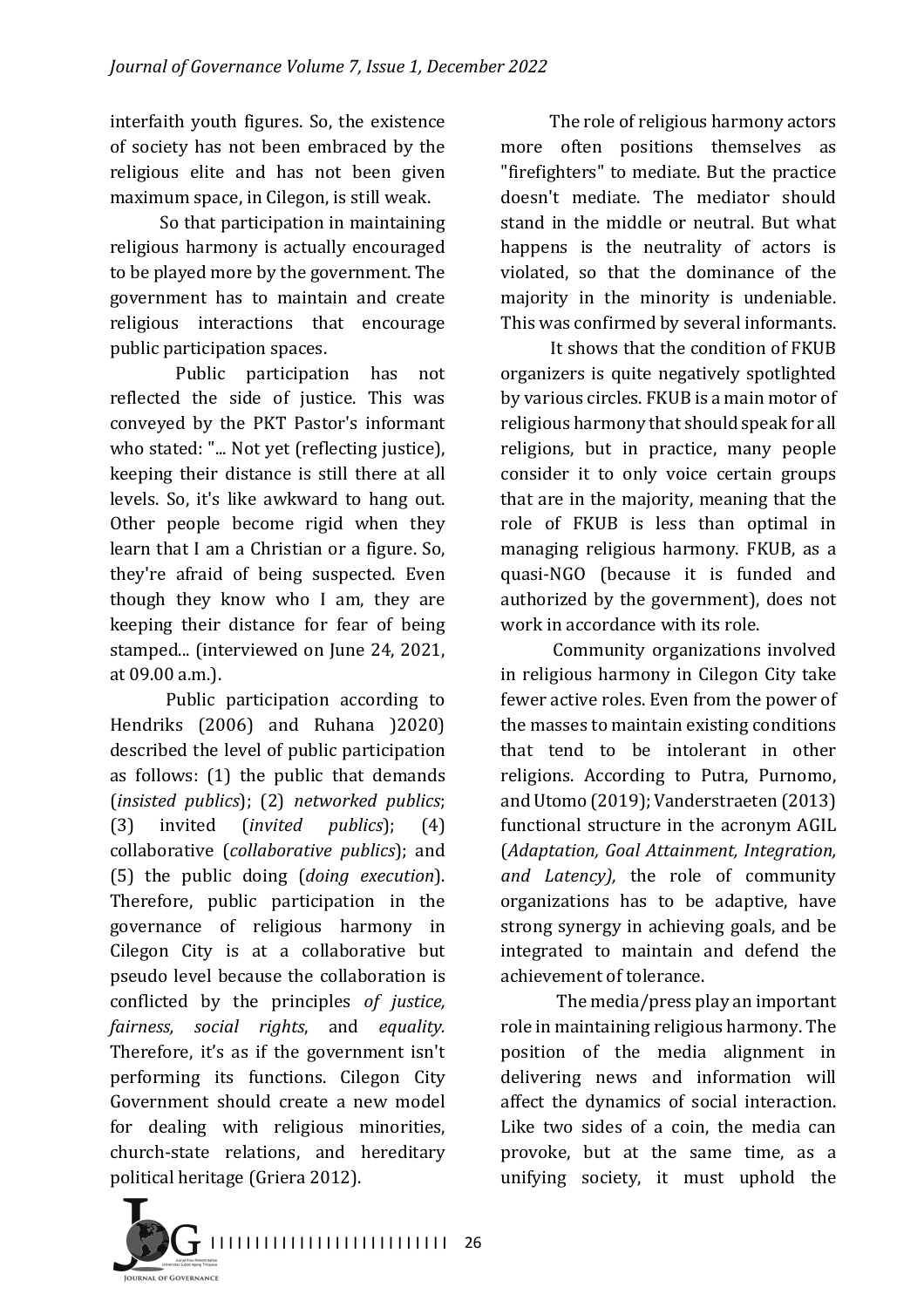principle of *covering both sides*.

The picture of public access in obtaining public documents on diversity. such as Regent Decree No. 189/Huk/SK/75, was submitted by Informant Pandita, who initialed TAH and stated that: "yes, I also heard that (DECREE), that's what we can't get", (interviewed on March 28, 2021, at 12.00) p.m.).

Primary data strongly explains that public access to public documents is very difficult. This is due to the sensitivity of data related to the management of religious harmony. It is possible that this difficulty for the public in obtaining such data is part of efforts to maintain religious harmony. After going through efforts to convince the parties holding the document, the researcher managed to obtain some of the document data in question. [1] Explaining that the phrase "transparency" becomes the main focus of public information disclosure as one of the human rights that protects the basic right to information as a characteristic of a democratic state in realizing good governance. It appears that the transparency of religious harmony governance in Cilegon City is still low because the government does not carry out its role. Whereas in the preparation of public policy, one must consider multiculturalism and human culture in the community (Seljak 2016).

It is a dimension of voice and accountability that the submission of complaints and responses to complaints are handled well as long as they are not related to the establishment of synagogues. Related synagogues are always *negotiable*. Public participation is not good even though there is agreement

at the elite level that it is different from the grass-roots level. Public participation has not fully reflected fairness because it has not been consistent with authority on regulation and universality values such as neutrality and diversity. The involvement of community organizations instead maintains pseudo-harmony in the intolerance frame. The press that developed in Cilegon City is relatively less balanced. There is still provocative media, especially on *social media*. The difficulty of public access to documents on religious issues is clear evidence that religious issues in Cilegon City are becoming a sensitive issue. Researchers believe that the difficulty of accessing public documents is part of an effort to maintain *pseudo harmony* in Cilegon City. The country's contributions actively to the conditions created when the state has to create a policy framework to ensure equality without equalizing freedom of religion with freedom of speech.

It strengthens the idiom of religiousstate-democracy relations: three inseparable phrases such as understanding of *fundamental rights* consisting of *access to justice*, *social rights and equality* consisting of social groups, gender equality, and basic welfare, as well as *civil liberties* consisting of freedom of expression, freedom of association and assembly, freedom of action, integrity and personal security, and religious freedom (United States Department of State 2019).

Religious social interaction in Cilegon City has not reflected the values of pluralism, multiculturalism, and social justice. Conditions in Cilegon City were conveyed by an informant named IDJ, who stated that: "I, as the Head of the Ministry of Home Affairs, am also confused as to

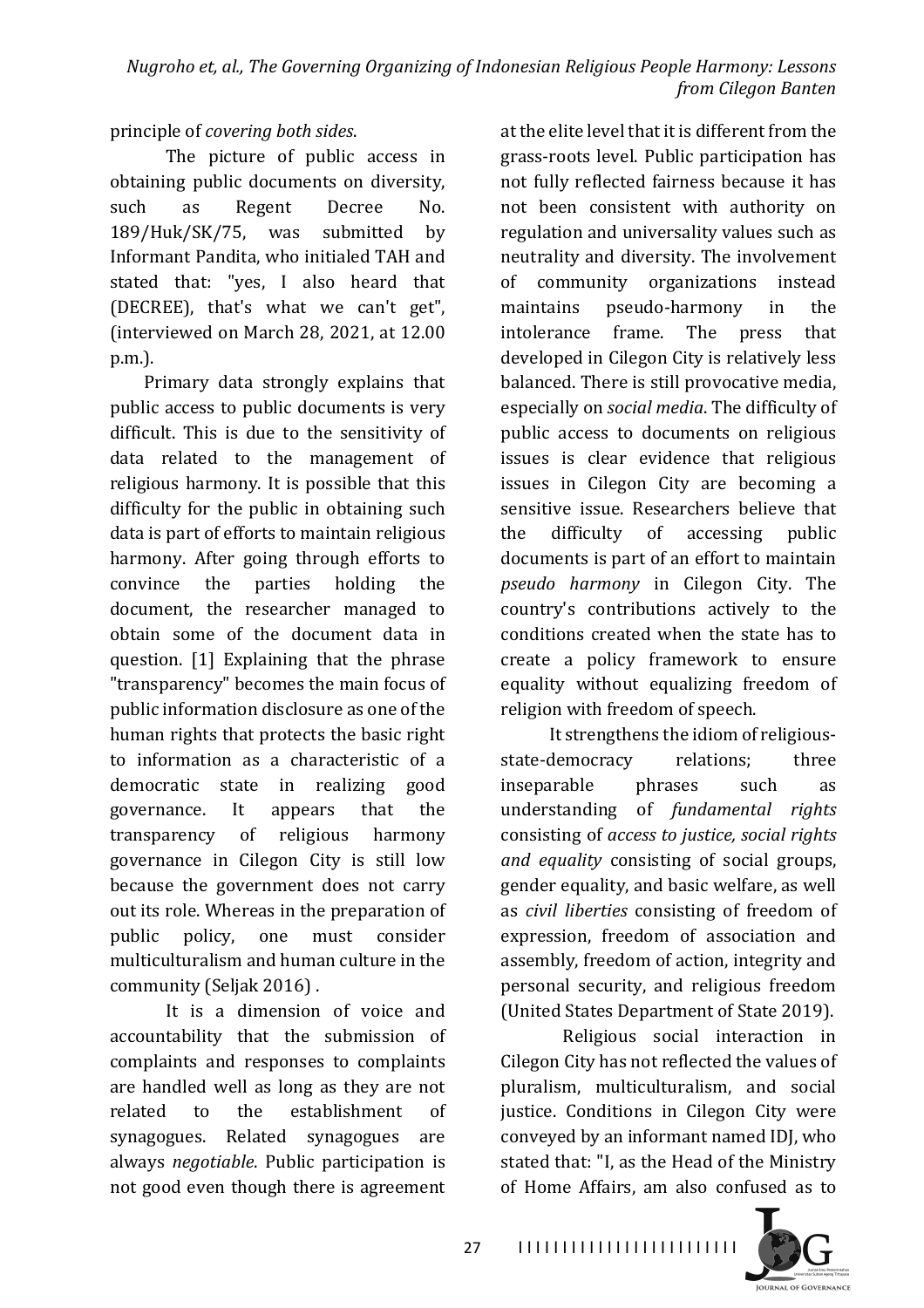what the Muslim's are afraid of the establishment of the church...",".. In Cilegon, the people are fanatical because of history..."," (interviewed on July 8, 2021, at 02.00 p.m.).

Field facts show that religious social interactions that occur do not fulfill justice based on the constitution, whereas Islam brings egalitarian values, justice, and prosperity to all mankind (Brietzke 2005). Freedom of worship by exercising their own beliefs and freedom of expression in carrying out their beliefs are not the same thing because expression in public places is more sensitive in carrying out religious rituals.The Constitution should be the main instrument of social integration, promoting the values of social solidarity in securing plurality by strengthening religious harmony through tolerance, confidence, respect, and mutual understanding (Thio 2019).

The approach, in the name of maintaining conduciveness, becomes a top priority in maintaining the stability of religious harmony. Information from the authorities submitted by the informant initialed ANB stated that: "The authorities have an obligation to secure the community's every place of worship, regardless of religion. If there is

discrimination, the army or police will investigate.The Cilegon case was a significant homework assignment, as was the shift in grass-roots perspective.In fact, for about  $10-15$  years, there was a warning against people who try to build radicalism "(interviewed on June 29, 2021, at  $02.00$ p.m.).

The involvement of Army/ Police officers in handling conflicts in Cilegon City always puts forward a conducive approach, peace and public order. Field facts and observations show that the conflict is not fully resolved properly. Events in Pulomerak on May 8, 2017, Citangkil events on July 17, 2017 and repeated on July 27, 2018, then on September 24, 2018, the rejection of Perbawa II in the Seneja Jombang District of Cilegon City. The event will be in Mardi Yuana on September 29, 2021. The friction will always repeat itself in the future. The state is concerned about the existing conditions. Conduciveness has to be able to guarantee the value of justice, because the word "just" is the most universal value that can be accepted by all religions (Nasrullah 2017).

Field observations show that there is "camouflage" in the building of the synagogue, like in the following picture:



## Figure 1: Visible Outside and Inside the Building in Lembang Raya Street, Citangkil **Subdistrict**

**Source: Field Observation, 2021** 

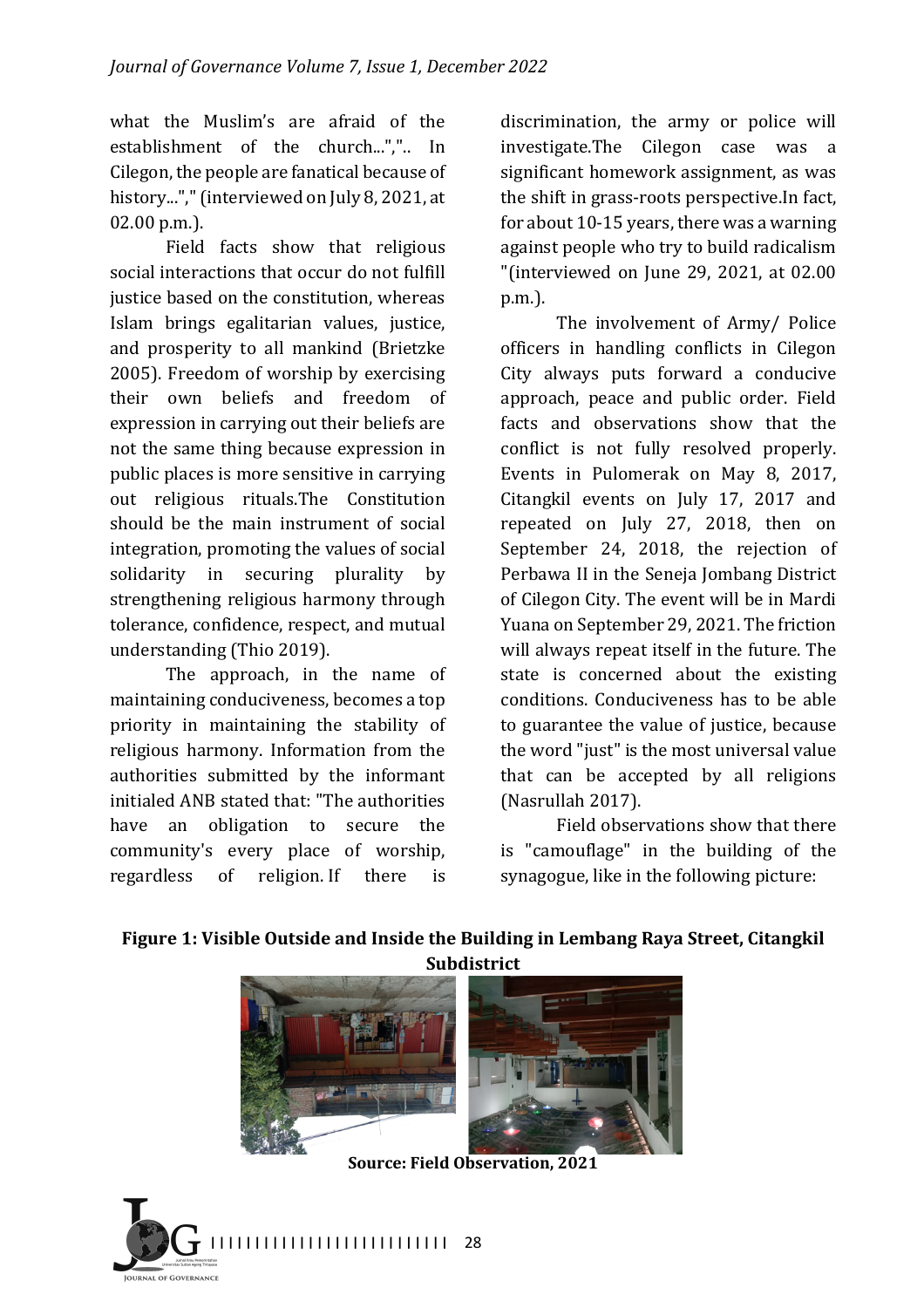Based on the figures above, there is a very stark contrast between the buildings used for worship. The building from the outside looks like a grocery store building, but when entering the building, it looks like a building of worship facilities that are quite used for approximately  $100$ people. The same pattern occurred in El-Palaz Rumida prayer house, in PERBAWA, as well as in Mardi Yuana.

The above facts show that the conflict that occurred also affected Buddhists and was not concentrated around the Islamic-Christian conflict. Whereas the Decree of the Regent of Serang number 189/Huk/SK/75 prohibits the establishment of churches and Christian worship, in its implementation it is equalized to all means of religious worship other than Islam.

Based on the results of interviews and document searches, it is very clear that conflicts of friction in the name of the establishment of synagogues will continue to repeat themselves. It is understood by Muslim and non-Muslim informants that the potential for repeated conflicts is very high and that there will be a prolonged conflict. The state is the discriminatory perpetrator.

One of the values of plurality is the willingness to implement dialogue aiming to reduce conflict. Dialogue activities have to be carried out massively in order to minimize conflict, because the conflict that occurs is not on the dogmatic issue of religion but on suspicion, hatred, and miscommunication between religious people. They are not only to reconcile with its religion, but also to reconcile with its religious way of life without having to liberalize religion. The commitment of Cilegon City's community to dialogue,

criticism, and self-criticism in a fair forum is very low, especially in the dialogue on the establishment of synagogues, whereas dialogue requires mutual trust and an objective attitude. Dialogue is about more than just theology; it is also about life, social activities, sharing religious experiences, and praying together (Ali, Ridwan, and Fatchurrohman 2018).

Dimension political stability and the loss of violence show that religious social interactions in Cilegon City have not been fully based on the values of *diversity*, pluralism, multiculturalism, and social justice. This is characterized by the high potential for repeated conflict, low commitment to dialogue on the issue of the establishment of synagogues, although on other issues of social interaction there are no problems. This is also a value understood by the younger generation in Cilegon City, even though the existence of synagogues has become a symbolic factual manifestation of religious harmony relations. The apparatus presents persuasively more prioritized environmental conduciveness, so it seems that there is a warning from the apparatus for the majority dominance in the organizing of religious harmony in Cilegon City.

The middle way of tolerance for the minimization of conflict triggered by the establishment of synagogues, that *de jure* states there is no mention of synagogues, even though *de facto* states there are already buildings used for worship activities. The lack of conflict between stakeholders of religious harmony governance becomes a positive value so that it is considered unnecessary for new institutions in the governance of religious harmony in Cilegon City, although there is



29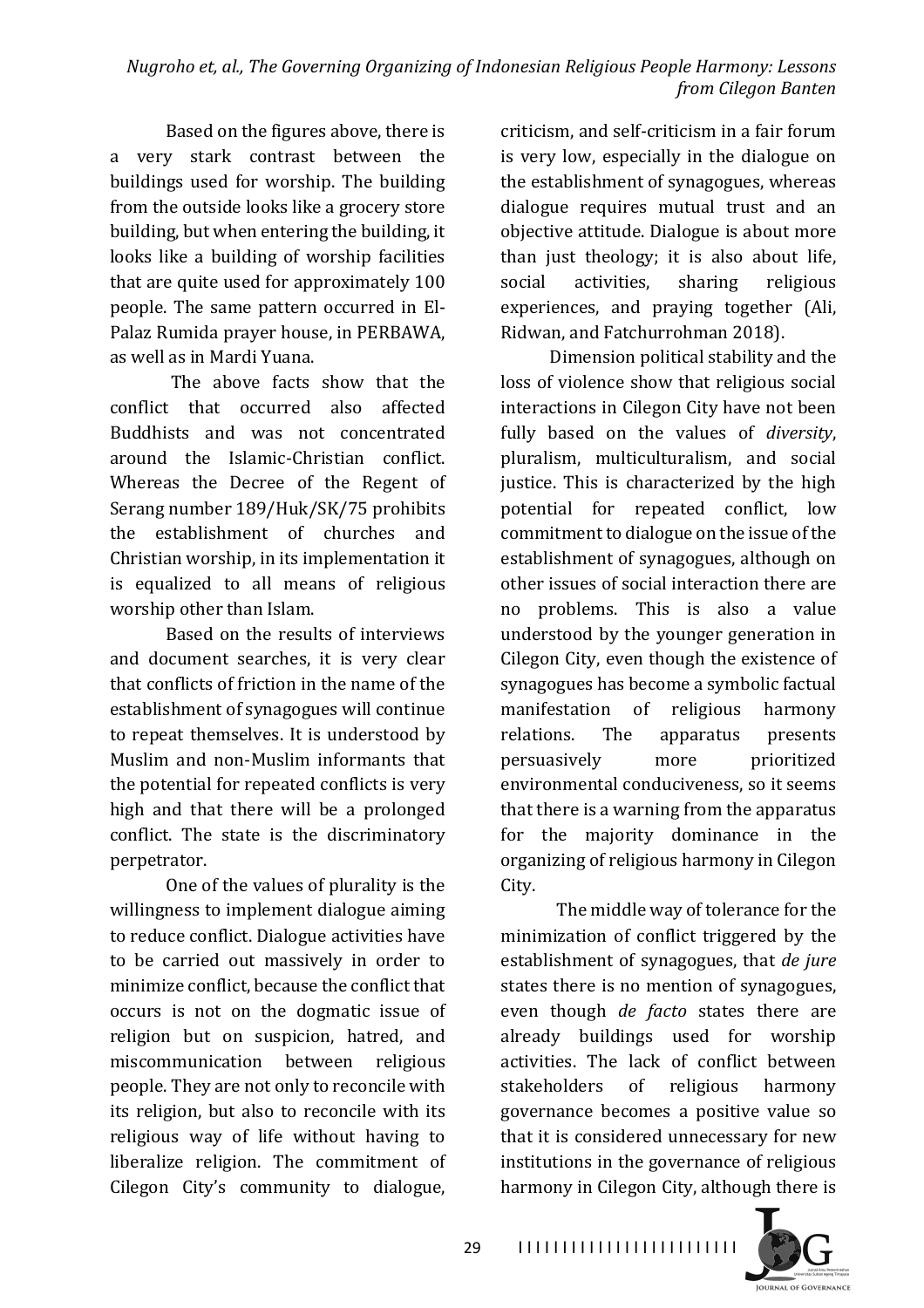an understanding and recognition of stakeholders' necessity for educational sector institutions in order to instill the values of *diversity*, pluralism, multiculturalism, moderatism and social justice in the next generation, because authentic diversity is when religious believers can practice their religion with full awareness, without any coercion or intimidation from any party (Bielefeldt 2020).

The bureaucrat's role is crucial. especially in bureaucracy at the bottom level. Often, lower-level bureaucracy becomes a conserving factor of institutional norms and practices that give rise to tensions in the process of public service through discretion taken away from the ability to promote pragmatic *justice*  (Maynard-Moody and Musheno 2012)*.* 

FKUB, as the main executor of the custodian of religious harmony, gets its own challenges, or even the toughest. The role, function, and existence of FKUB are the highlights of all parties' assessments.

The main contributors to maintaining religious harmony in Cilegon City are community leaders, FKUB, Army/ Police officers, and religious people. Mukhoyyaroh and Falahi (2019) explain the role of community leaders in religious interaction. They stated that the role of public figures should be able to be a light, a builder, and a maintainer. Lightening is tasked with the role of providing understanding to the community about the meaning of tolerance, equality, and cooperation. The builder's role of building relationships among religious people is based on multiculturalism in the Republic of Indonesia framework. Maintaining a coordination role with the owner of the

authority in order to build religious harmony.

Regarding the conditions of the availability of worship facilities and infrastructure in Cilegon City, whose existence has not been fulfilled.

**IKP** informant conveyed two reasons why Cilegon City does not have worship facilities other than Muslim property. He stated that: "My conclusion (why there is no means of worship) is first because of history, and second because of the *political* will of the government. Cilegon City government shows that *political will* does not yet exist "(interviewed on June 24, 2021 at 04.00 p.m.).

In addition to the two things above, there are also geographical factors, namely the distance between Serang City and Cilegon City, which is only 18.3 km away, so it is quite easy to travel and connect through toll roads.

In *De jure*, religious affairs are central affairs, but the Joint Regulation of two Ministers in 2006 on the dictum Weighing the letter, it expressly conveys that the regional head and deputy regional head, in order to carry out their duties and authorities, have the obligation to maintain the peace and order of the community.

The partisanship of the Cilegon City Government on the 1975 clerical agreement led to the absence of Christian worship facilities as part of the MoU with PT. Krakatau Steel (KS).

The position and attitude of commitment from the Cilegon City Government on the values of diversity are still lacking, which is precisely the alignment of the *status quo* over the condition of religious social dynamics. It

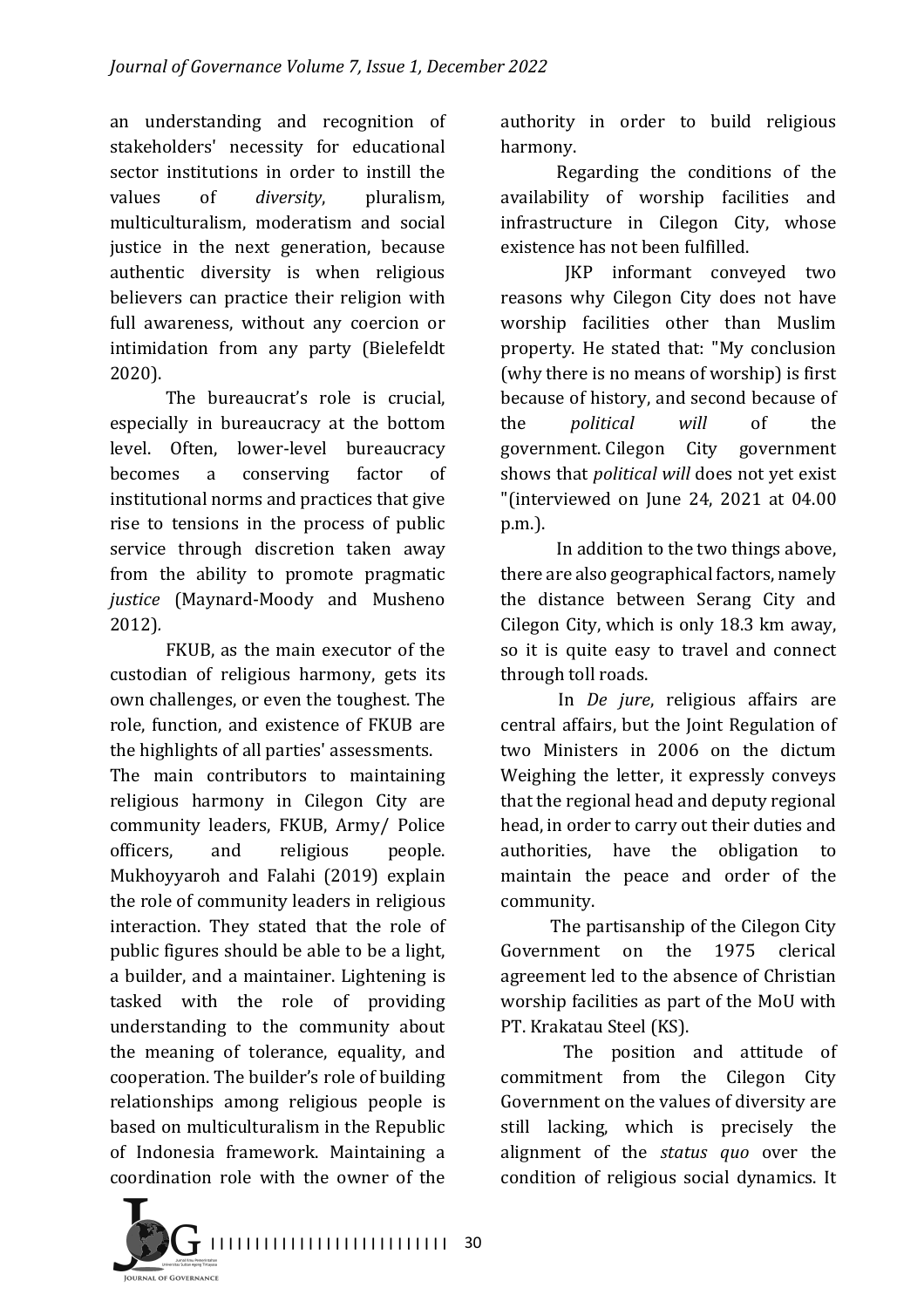was related to the research by Maynard-Moody and Musheno (2012), who mentioned that bureaucracy at the lower levels often causes friction in bureaucratic practices in achieving social justice goals.

The parties responsible for religious harmony, according to the government. are regional heads and security forces, FKUB, the Ministry of Trade, and all elements of society.

The role and function of FKUB in the management of religious harmony in Cilegon City needs improvement in terms of the credibility of its institutional attitude.

The government effectivity dimension shows that the governance of Cilegon City, although it has not put the issue of pluralism, multiculturalism on the main agenda, prioritizes competence in filling positions, and only a few informants mention the factors of political closeness and religious discrimination in filling positions. The credibility of Cilegon City FKUB is considered unfair because it is considered to stand for one religion, namely Islam, so that the role and function need to be improved to support religious moderation. Unlike what happens in America, bureaucratic decisions and policy implementation processes tend to support the principle of fairness (Frederickson 1990).

Social justice should be defined as social equity, not as social justice. According to the perspective of Frederickson (1990), there is more on the approach of public administration using the term "*social equity*," while John Rawls on the legal approach, desiring the rule of law and the separation of powers in control of a democratic system of representative government, uses the term "social justice" (Esquith 1997).

The difficulty of the availability of non-Muslim worship facilities in Cilegon is in addition to history, political will, and geography. In the name of conduciveness, maintaining security and order becomes the main approach in handling religious harmony conflicts. The Cilegon City Government's attitude and commitment reflect the status quo on the existing conditions of religious harmony governance, as well as those who bear full responsibility with the Regional Representative, security forces, FKUB, Ministry of Religious Affairs, and all elements of society. institution's existence is questioned on the neutrality side of its partisanship. In general, the carrying capacity of bureaucracy in religious harmony governance is still not optimal for specific services at the establishment of synagogues. FKUB should place equality as the foundation of the organization based on the theory of Rice and Hand (2010), who mentioned equality as a basis for improving organizational performance, efficiency, and decision-making in contextualizing cultural diversity conditions, social equality, and administrative neutrality (Rice and Hand 2010).

Factually, Cilegon City does not have regulations governing related to the governance of religious harmony. Therefore, everything still refers to the Joint Regulation of the Minister of Religious Affairs and the Minister of Home Affairs in 2006.

The document observation shows that the operationalization of regulations governing relate on the governance of religious harmony is fully in line with the

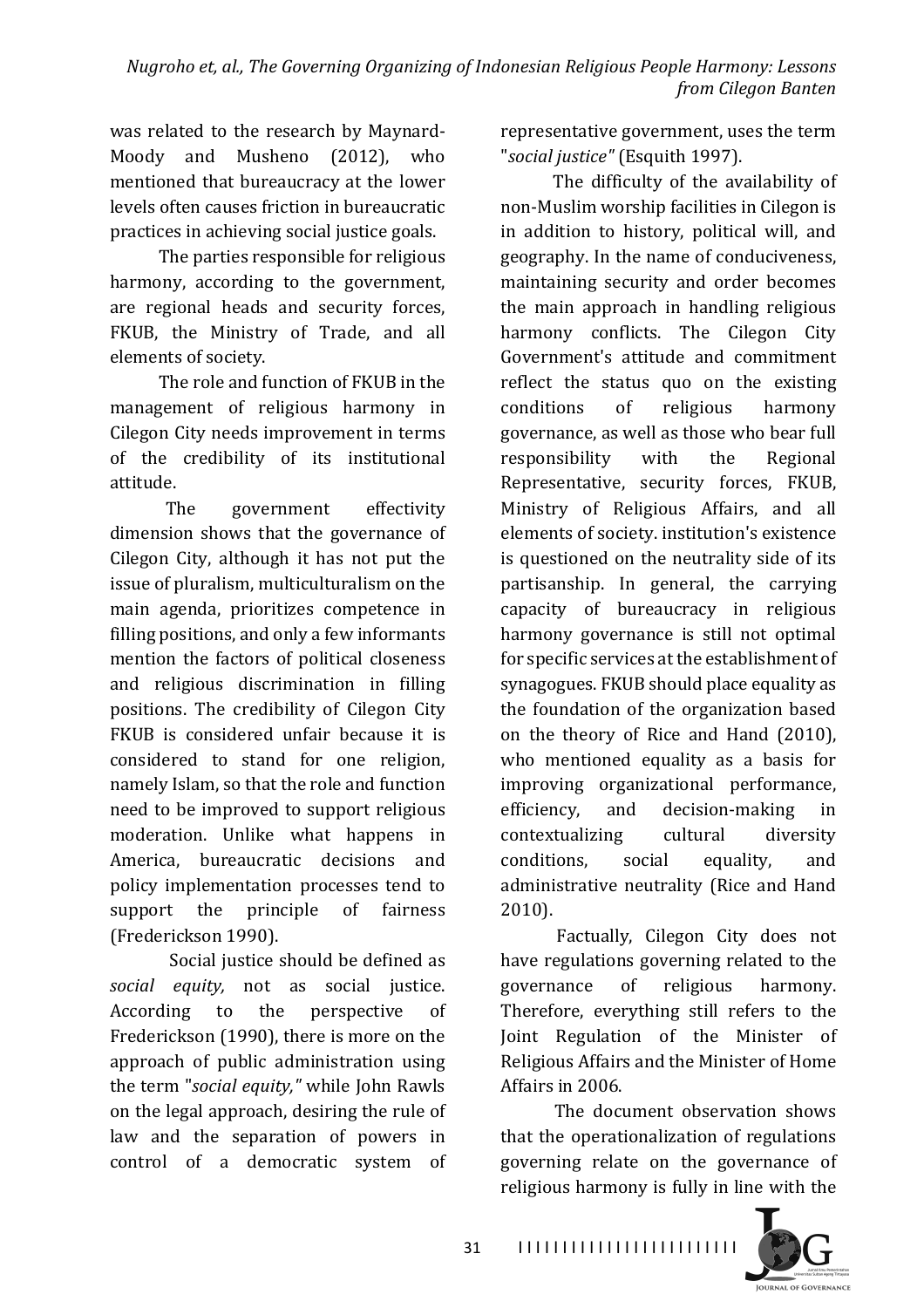Joint Regulation of the Minister of Religious Affairs No. 9 and the Minister of Home Affairs No. 8 in 2006 on guidelines for the implementation of the duties of the Regional Head / Deputy Head of the Region in the Maintenance of Religious Harmony, the Empowerment of the Religious Harmony Forum, and the establishment of Synagogues.

This regulation is actually operationalized by the Office of the Ministry of Religious Affairs of Cilegon City in the form of Standard Operating Procedures (SOP) to further facilitate the governance of religious harmony. Suppose this SOP is about the permit for the establishment of a synagogue, SOP application for temporary permit utilization of buildings, SOP handling conflict, and SOP charging FKUB personnel.

The existing regulation review shows the need for improvements to the regulations with the minister of religion and the interior minister because this policy is still discriminatory and unable to guarantee equality in order to achieve social equity. In the preparation of policies, concrete steps are needed in the form of identification, advocacy, and initiation to encourage religious harmony.

The operationalization of regulations with the Minister of Religious Affairs and the Minister of Home Affairs has not been carried out, and the regulation in its implementation in the field causes friction due to multiinterpretation. The regulation can be interpreted positively or negatively, meaning it can be interpreted as facilitating as well as being interpreted as limiting. The contents of this regulation have not touched the formal involvement of the private sector in the governance of



The dimension quality of regulations shows that existing regulations have not been able to guarantee the implementation of ideal religious harmony governance. There has been no operationalization of regulations such as SOPs to facilitate religious harmony governance even though there are plans to be revised immediately. The state's role is only as a facilitator of all religions, not as a regulator. The state's role of submitting actors to FKUB (quasi-NGO) shows the hegemony of the state in the relationship of religious life in Indonesia. Surprisingly, with the power of hegemony, Cilegon still practiced intolerance.

As revised material can refer to documents from (Nawawi 2018) explaining the study of several countries, such as the United Kingdom, India, Kazakhstan, Spain, Australia, Italy, and the United States, on the establishment of

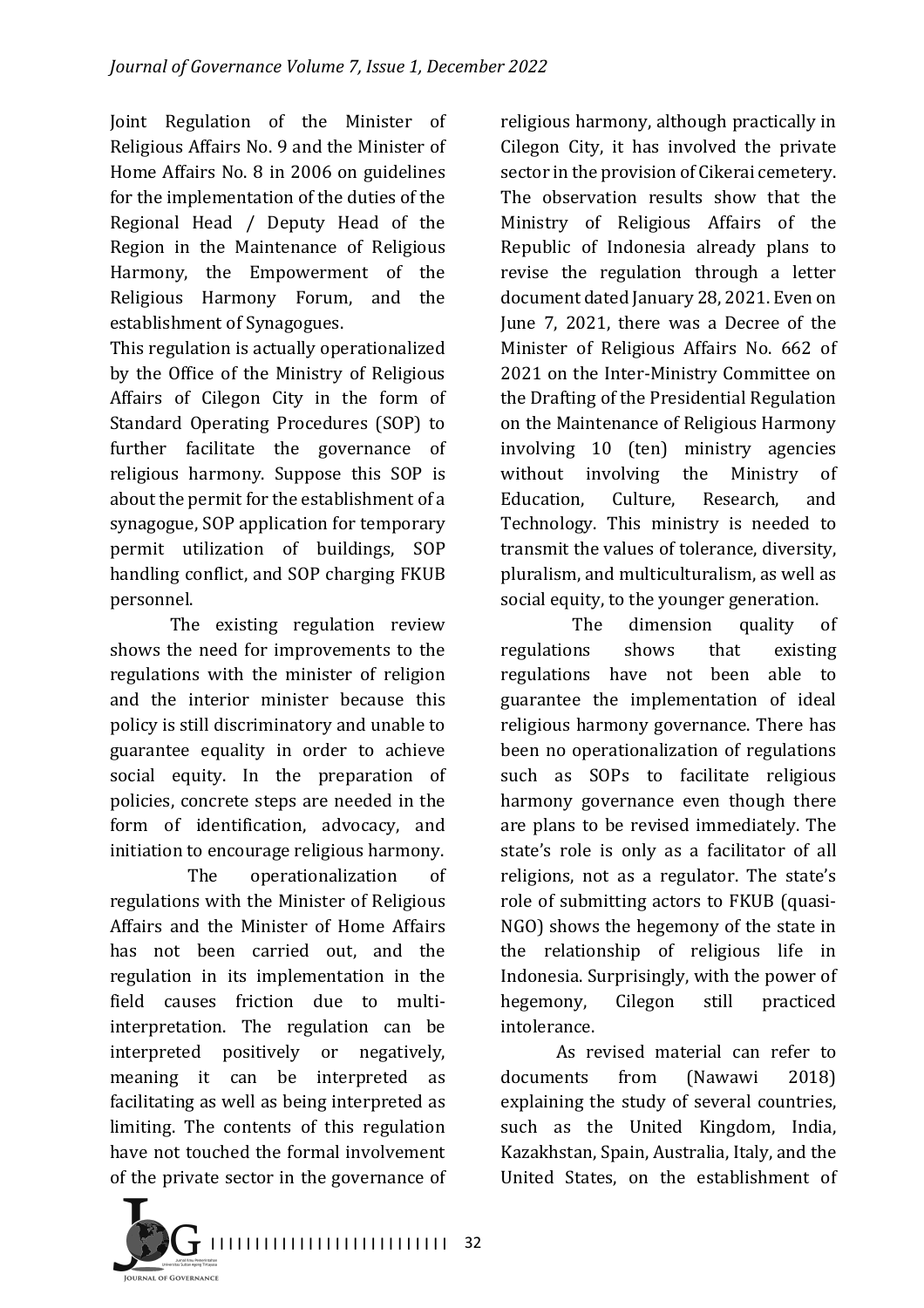houses of worship can be concluded as follows: (a) Religious freedom is regulated in the constitution; (b) the establishment of houses of worship is regulated at the level of the law;  $(c)$  the determination of houses of worship is based on objective criteria, not on the consent of other religious people; and (d) disputes are resolved through negotiations with the owners of the authorities, rather than through the courts.The case in Cilegon shows the growing need to promote social justice in every decision-making/policy at all levels of government. Suppose to develop a policy of identifying the values of each religion that supports tolerance that leads to community balance.

The events in Citangkil understood are not considered a problem of pluralism but a problem of changes in the function of buildings alone.

The resolution of conflicts that occur never goes through the court. The function of the law as an effort to engineer social change through the enforcement of rules and laws will always have a clash with the values that a society believes in. According to the informant, initialed AWY, stated: "More priority, which is between harmony or security, we can talk harmony, but the safety of the people must also be taken into account." The law can fall if it speaks to the safety of the people, even though the constitution regulates the issue of religious freedom" (interviewed on June 25, 2021, at 09.00 a.m.).

The other offered a solution that stated that: "There are two keys to changing people's *mindsets*, namely through education, and making the law socially technical." But at the moment, the law loses to the consideration of safety. Therefore, there needs to be intensive

education efforts, because if the law is applied but the community is not ready, it will not be able to. "(interviewed on June 25, 2021, at 09.00 a.m.).

The conflict never occurred with a formal legal instrument that continued in the justice system. The formal practice of conflict resolution is consensus deliberation by formal and non-formal actors. However, non-formal practices with the dominance of the practice of using mass force instruments that tend to be non-dialogical (one-way) are stronger in the field. Allowing education to be used to instill hostile values rather than transmitting moral and religious values is unacceptable (Dawson, 2018).

The dimension of law enforcement shows that the conflict that occurred was a conflict triggered by the issue of injustice due to differences in treatment based on religious plurality factors. Resolving conflicts through non-judicial spaces is an option because of the uncertainty that it will win the court's ruling. In the resolution of conflicts that occur, it is often done through community discussion while still including mass pressure. The state has to act as a guardian of religious harmony based on the rule of law and the values of integrity and justice in order to create social cohesion in an inclusive society.

The transparency of the permit for the establishment of synagogues is only limited to the completeness of administrative requirements contained in the regulation with the Minister of Religious Affairs and the Minister of Home Affairs in 2006, and does not follow the transparency of flow or *flowchart* of services or service time needed at each stage of service.

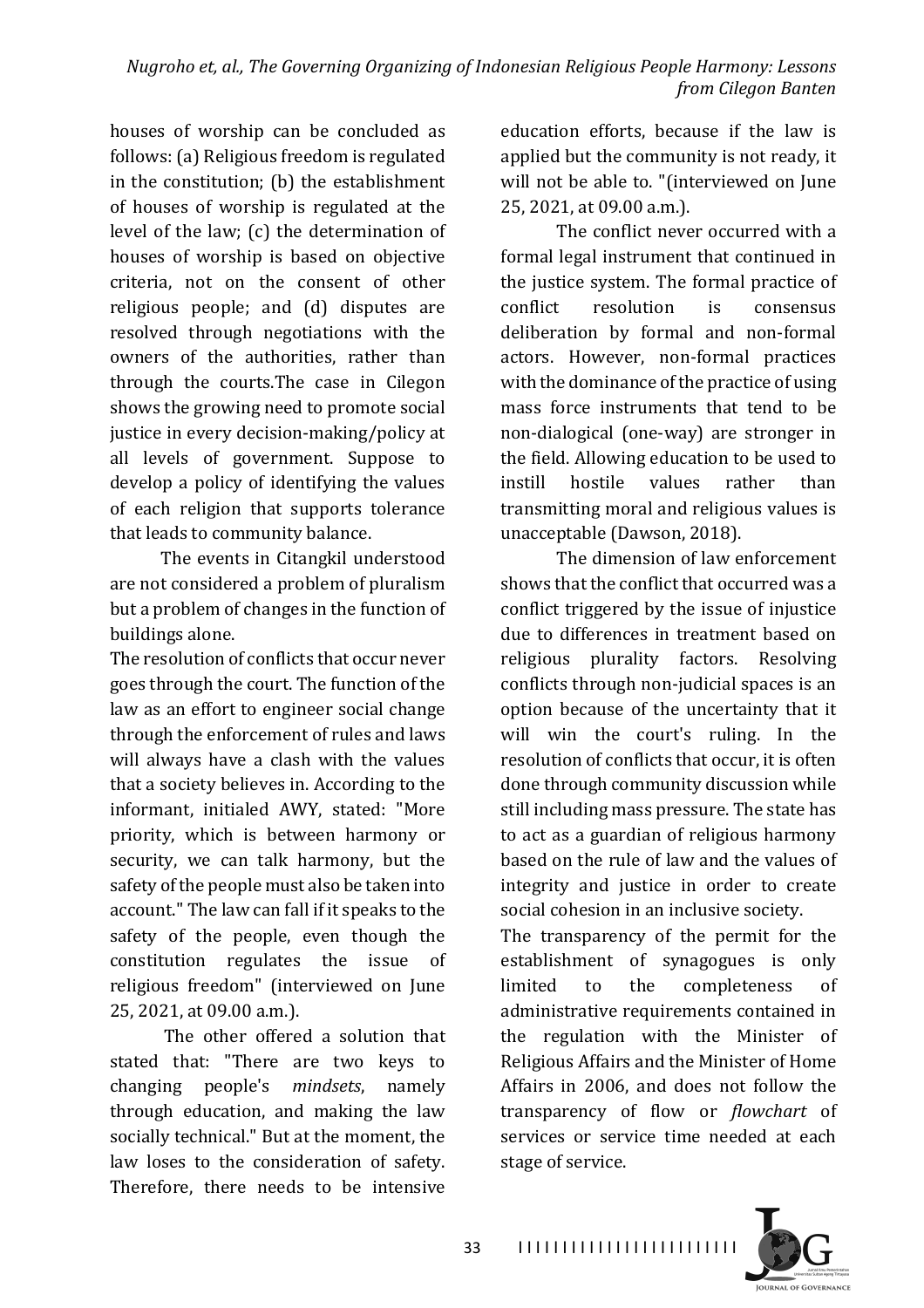The economic motives for enriching oneself or others through corruptive behavior are not found in the mechanism of the licensing of synagogues as part of the governance of religious harmony. Religion and corruption are very different. Despite widespread belief that religion instills strong moral values, religion is no longer regarded as a contributor to a nation's moral or spiritual order because corruption persists (Pavarala and Malik 2012).

The dimensions of control data on corruption show that in the governance of religious harmony in Cilegon City, there was no corrupt behavior from state organizing actors, but it was suspected that manipulative behavior occurred in meeting the needs of administrative requirements in the form of signature support from citizens for the establishment of synagogues.

According to (Anders Hanberger) 2004: Retno Sunu Astuti, Hardi Warsono 2020), the *governance* model becomes (1) *state coordinated*; (2) *local government coordinated*; and (3) *multi-actor coordinated*. The practice of religious harmony governance in Cilegon City, Banten Province is a coordinated multi*actor* model. The governance of religious harmony formally requires the central government, regions, religious leaders, and community leaders to collectively participate in and discuss the life of religious interaction. Practically, religious harmony governance in Cilegon on problem-solving practices through discussion and participation from all stakeholders to form a new consensus is difficult to implement because there has been a mutual consensus from several *inside government actors* with *outside* 

*government actors*. The strong connectivity between the majority of civil society and the entire *(local)* state, coupled with a waiver of the *private sector* role, further perpetuates the existing consensus *(status quo)*.

#### **Conclusion**

Religious harmony governance in Cilegon City, Banten Province has not fully reflected the basis tolerance principle and has not been based on the values of diversity, pluralism, multiculturalism, and social justice, triggering the potential for repeated conflict due to the low commitment of dialogue on the issue of the establishment of synagogues as a result of historical factors and *political* will of *leaders*, so there has been no operationalization of existing regulations and has resulted in the use of mass pressure on religious issues.

The findings of this article show the lack of operationalization of religious harmony governance of regulations and middle ground practices on religious tolerance in Cilegon, namely the absence of formal worship houses, although informally the practice of worship has been ongoing. We suggest a deeper study of the issue of local wisdom in Cilegon, in particular, and Banten, in general.

#### **Acknowledgments**

We would like to thank all those who have helped us arrive at the publication of this article.

#### **References**

Ali, Mukti, Benny Ridwan, and Fatchurrohman. 2018. "MUSHALLA, GEREJA, DAN VIHARA: Penguatan Pemahaman Dan Perilaku Kerukunan 

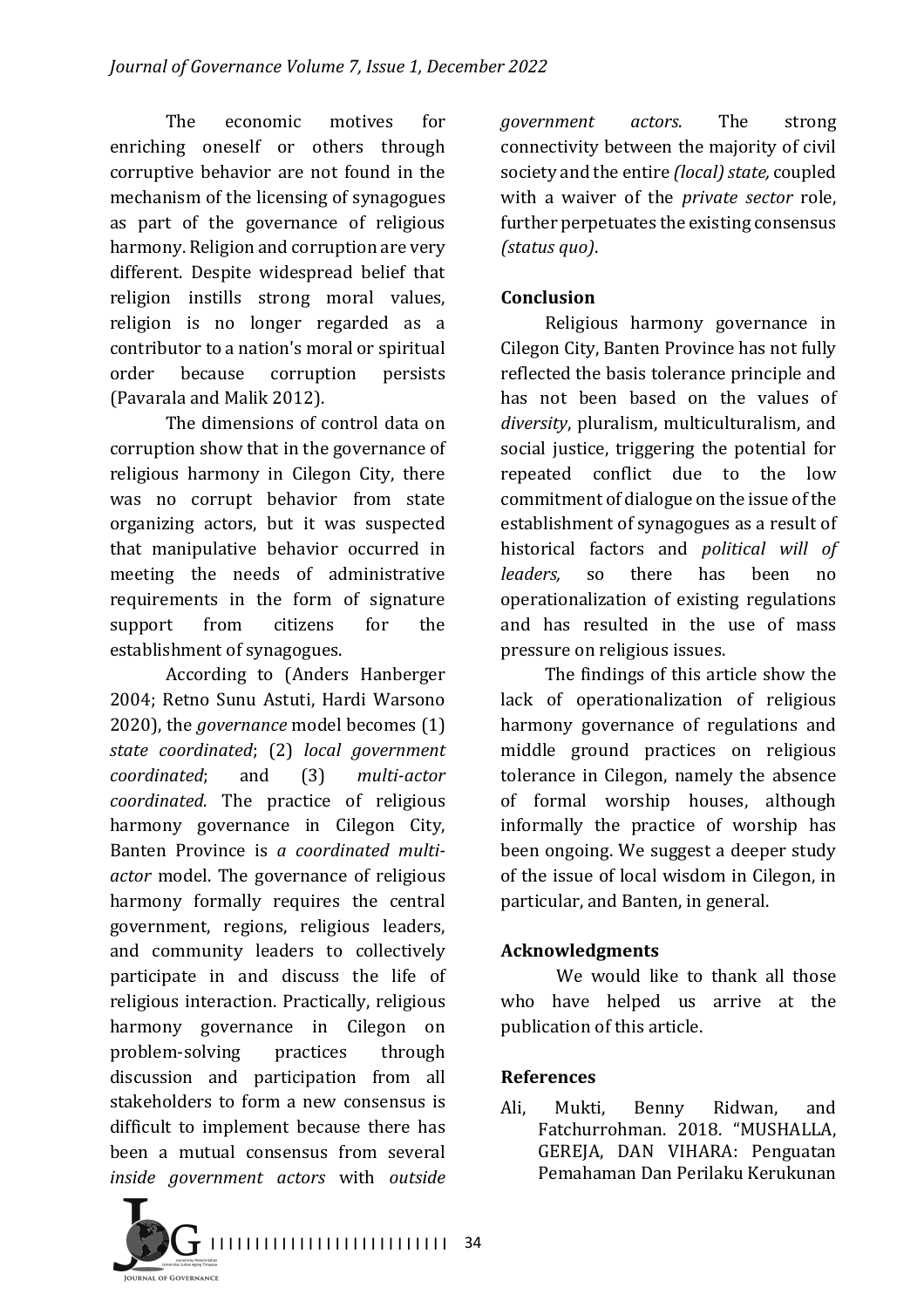*Nugroho et, al., The Governing Organizing of Indonesian Religious People Harmony: Lessons from Cilegon Banten*

Antarumat Beragama Di Kota Salatiga Dan Manado." *IAIN Salatiga*.

- Anders Hanberger. 2004. "Democratic Governance and Evaluation." In *Sixth EES (European Evaluation Society) Conference*, Berlin: Umeå Center for Evaluation Research (UCER), Umeå University, 25. http://www.divaportal.org/smash/get/diva2:574322 /FULLTEXT02.pdf.
- Bielefeldt, Heiner. 2020. "Carl Schmitt's Critique of Liberalism:" In *Law as Politics*,.
- Brietzke, Paul H. 2005. "Humans and Rights: Colonialism, Commerce, and Globalization." Florida Journal of *International Law*.
- Dawson\*, John P. 2018. "Harvard Law Review." In *Restitution*,.
- Esquith, Stephen L. 1997. "John Rawls and the Recent History of Public Administration." *Journal* of *Management History (Archive)*.
- Frederickson, H. George. 1990. "Public Administration and Social Equity." *Public Administration Review*.
- Griera, Mar. 2012. "Public Policies, Interfaith Associations and Religious Minorities: A New Policy Paradigm? Evidence from the Case of Barcelona." *Social Compass*.
- Hendriks, Carolyn M. 2006. "When the Forum Meets Interest Politics: Strategic Uses of Public Deliberation." *Politics and Society*.
- Kemenag RI. 2015. KEPUTUSAN MENTER! AGAMA REPUBLIK INDONESIA *RENCANA STRATEGIS KEMENTERIAN AGAMA TAHUN 2015- 2019*.
- Khalwani, Ahmad. 2019. "Relasi Agama Dan Negara Dalam Pandangan Ibnu Khaldun." *Resolusi: Jurnal Sosial Politik*.

Maynard-Moody, Steven, and Michael

Musheno. 2012. "Social Equities and Inequities in Practice: Street-Level Workers as Agents and Pragmatists." *Public Administration Review*.

Mukhoyyaroh, and Kamil Falahi. 2019. "Nilai-Nilai Humanisme Dalam Menjaga Harmonisasi Keragaman Masyarakat." *Harmonisasi Keberagaman dan Kebangsaan bagi Generasi Milenial*.

Nasrullah, Yufi Mohammad. 2017. "Universalisasi Nilai-Nilai Komunikasi Bahasa Antar Umat Beragama." *Jurnal Pendidikan UNIGA* 11(2). https://journal.uniga.ac.id/index.ph p/JP/article/view/160.

- Nawawi, Asror. 2018. "KOMNAS HAM: SUATU UPAYA PENEGAKAN HAM DI INDONESIA." *PROGRESIF: Jurnal Hukum*.
- Negeri, Menteri Agama- Menteri Dalam. 2006. "PB MENAG MENDAGRI-9- $06&8.8\cdot 06$ ." : 8. https://ntt.kemenag.go.id/file/file/d okumen/rndz1384483132.pdf.
- Pavarala, Vinod, and Kanchan K. Malik. 2012. "Social Constructions of Religiosity and Corruption." *Economic and Political Weekly*.
- Pemerintah Kota Cilegon. 2021. *Indeks Pembagunan Manusia Kota Cilegon 2021*. Indonesia. https://cilegonkota.bps.go.id/pressr elease/2021/12/22/149/indekspembagunan-manusia-kota-cilegon-2021.html.
- Pemerintah Republik Indonesia. 2006. *PERATURAN BERSAMA MENTERI AGAMA DAN MENTERI DALAM NEGERI NOMOR : 9 TAHUN 2006 NOMOR : 8 TAHUN 2006 TENTANG PEDOMAN PELAKSANAAN TUGAS KEPALA DAERAH/WAKIL KEPALA DAERAH DALAM PEMELIHARAAN KERUKUNAN UMAT BERAGAMA,*